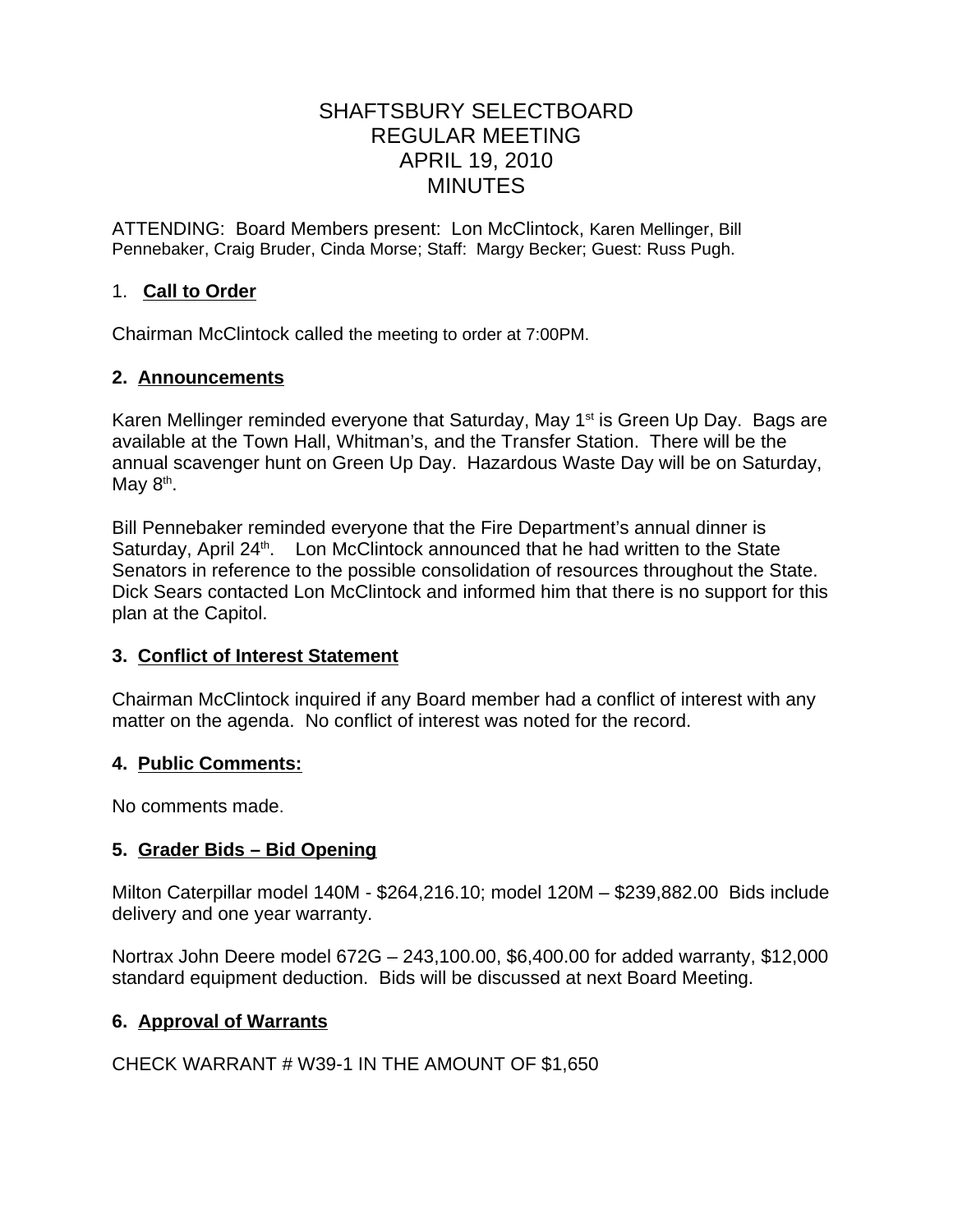**Cinda Morse made the motion to approve check warrant #W39-1. Karen Mellinger seconded. The motion carried unanimously.**

RETIREMENT WARRANT #W39R DB IN THE AMOUNT OF \$5,779.48

**Cinda Morse made the motion to approve retirement warrant #W39R DB. Craig Bruder seconded. The motion carried unanimously.**

PAYROLL WARRANT PR#42 IN THE AMOUNT OF \$7,692.85

**Craig Bruder made the motion to approve payroll warrant PR#42. Cinda Morse seconded. The motion carried unanimously.**

RETIREMENT WARRANT #W39R DC IN THE AMOUNT OF \$124.30.

**Cinda Morse made the motion to approve retirement warrant #W39R DC. . Karen Mellinger seconded. The motion carried unanimously.**

PAYROLL WARRANT PR#47 IN THE AMOUNT OF \$5571.92.

**Karen Mellinger made the motion approve payroll warrant PR #47. Bill Pennebaker seconded. The motion carried unanimously.**

#### **7. Approval of Minutes**

**Bill Pennebaker made the motion to approve minutes for the Town Meeting. Craig Bruder seconded. The motion carried unanimously.**

The minutes for the Selectboard Meeting of April 5, 2010 were tabled until the May 3rd meeting.

### **8. Personnel Policies**

Cinda Morse presented the Board with the topics to be addressed concerning Personnel Policies and how to set them in place. First the policies need to be reviewed to see what direction to go in. All the policies need to be in one place and have one packet labeled "Personnel Policy".

The goal is to be a fair and reasonable employer with benefits and also protect the Town's interest. The Town should have predictability when budgeting. Policies for sick time and short term disability need to be examined; and decide which is more feasible, compensation time or overtime. The rates of benefit accrual and staff development expectations will be examined.

Lon McClintock stated that the Personnel Policy should have flexibility on the management part and any issue should be acted on promptly. Sexual harassment and